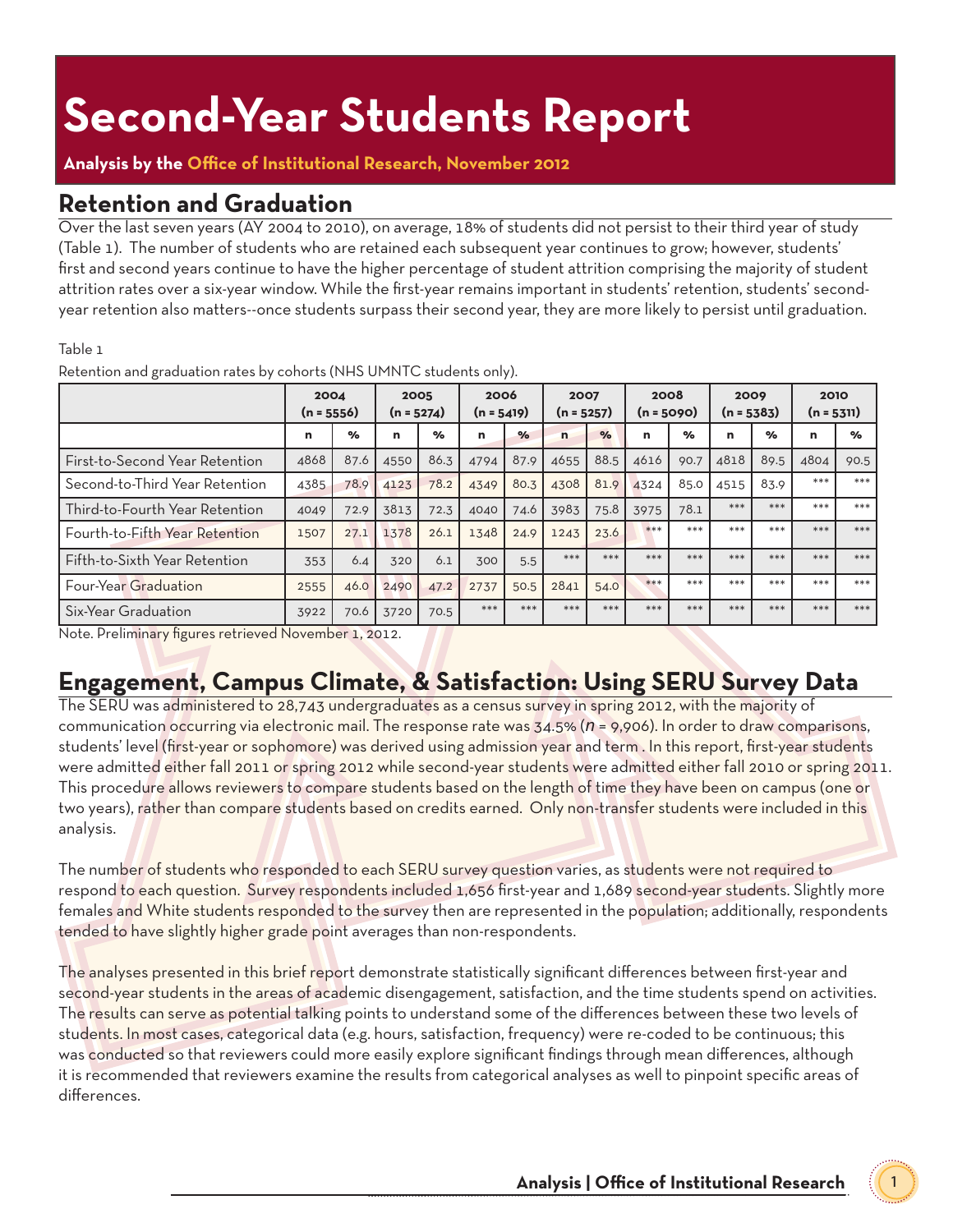# **Second-Year Students' Experience**

#### **Time Spent on Activities**

The data suggest that second-year students are more likely to perform community service, participate in student clubs or organizations, watch TV, commute to school/work, and spend time in employment compared with first-year students (Table 2). Additionally, first-year students spend more time attending movies, concerts, sports, or other entertainment; participating in physical exercise; attending classes; and socializing with friends.

Table 2

Differences in the amount of time spent pursuing different activities.

|                |                                                                                                             | <b>First-Years</b> |           |      |      | <b>Second-Years</b> |      |
|----------------|-------------------------------------------------------------------------------------------------------------|--------------------|-----------|------|------|---------------------|------|
|                |                                                                                                             | М                  | <b>SD</b> | n    | м    | <b>SD</b>           | n    |
| $\blacksquare$ | Attending movies, concerts, sports, or other entertainment events                                           | 2.09               | .85       | 1644 | 2.00 | .82                 | 1675 |
| ٠              | Performing community service or volunteer activities                                                        | 1.68               | .90       | 1642 | 1.75 | .87                 | 1676 |
|                | Participating in physical exercise, recreational sports, or physically<br>active hobbies                    | 2.53               | 1.11      | 1646 | 2.46 | 1.08                | 1675 |
| ٠              | Participating in student clubs or organizations                                                             | 1.93               | 1.09      | 1638 | 2.06 | 1.23                | 1666 |
| $\blacksquare$ | Socializing with friends                                                                                    | 3.61               | 1.51      | 1646 | 3.30 | 1.38                | 1676 |
| ٠              | Watching TV                                                                                                 | 2.09               | 1.13      | 1647 | 2.24 | 1.18                | 1674 |
| ٠              | Commuting to school and to work                                                                             | 1.86               | 1.05      | 1634 | 2.08 | .91                 | 1664 |
| $\blacksquare$ | Attending classes, discussion sections or labs                                                              | 4.90               | 1.14      | 1645 | 4.76 | 1.13                | 1671 |
| ٠              | Paid employment (include paid internships)                                                                  | 2.20               | 1.60      | 1618 | 3.06 | 1.83                | 1657 |
| ٠              | Of your total hours spent working for pay, about how many hours did<br>you work on campus?                  | 1.87               | 1.46      | 1620 | 2.30 | 1.62                | 1660 |
| ٠              | Of your total hours spent working for pay, about how many hours<br>were related to your academic interests? | 1.46               | 1.15      | 1617 | 1.85 | 1.48                | 1661 |

Note. The items began with, "How many hours do you spend in a typical week (7 days) on the following activities?" and were coded 1  $= 0, 2 = 1.5, 3 = 6.10, 4 = 11.15, 5 = 16.20, 6 = 21.25, 7 = 26.30, 8 =$  more than 30.

### **Campus Climate**

The data suggest that first-year students report a statistically significant higher perception of campus climate compared to second-year on all of the items in Table 3.

Table 3

Differences in the perception of campus climate.

|                                                                      | <b>First-Years</b> |           |      | <b>Second-Years</b> |           |      |
|----------------------------------------------------------------------|--------------------|-----------|------|---------------------|-----------|------|
|                                                                      | М                  | <b>SD</b> | n    | М                   | <b>SD</b> | n    |
| Students are respected here regardless of their religious<br>beliefs | 4.78               | .97       | 1499 | 4.71                | 1.02      | 1516 |
| Students are respected here regardless of their political<br>beliefs | 4.72               | 1.01      | 1502 | 4.64                | 1.06      | 1514 |
| I feel free to express my political beliefs on campus                | 4.78               | 1.05      | 1488 | 4.69                | 1.08      | 1497 |
| I feel free to express my religious beliefs on campus                | 4.81               | 1.04      | 1487 | 4.72                | 1.08      | 1491 |

Note. The items began with, "Indicate how strongly you agree or disagree with each of the following statements" and were coded 1 = strongly disagree to 6 = strongly agree.